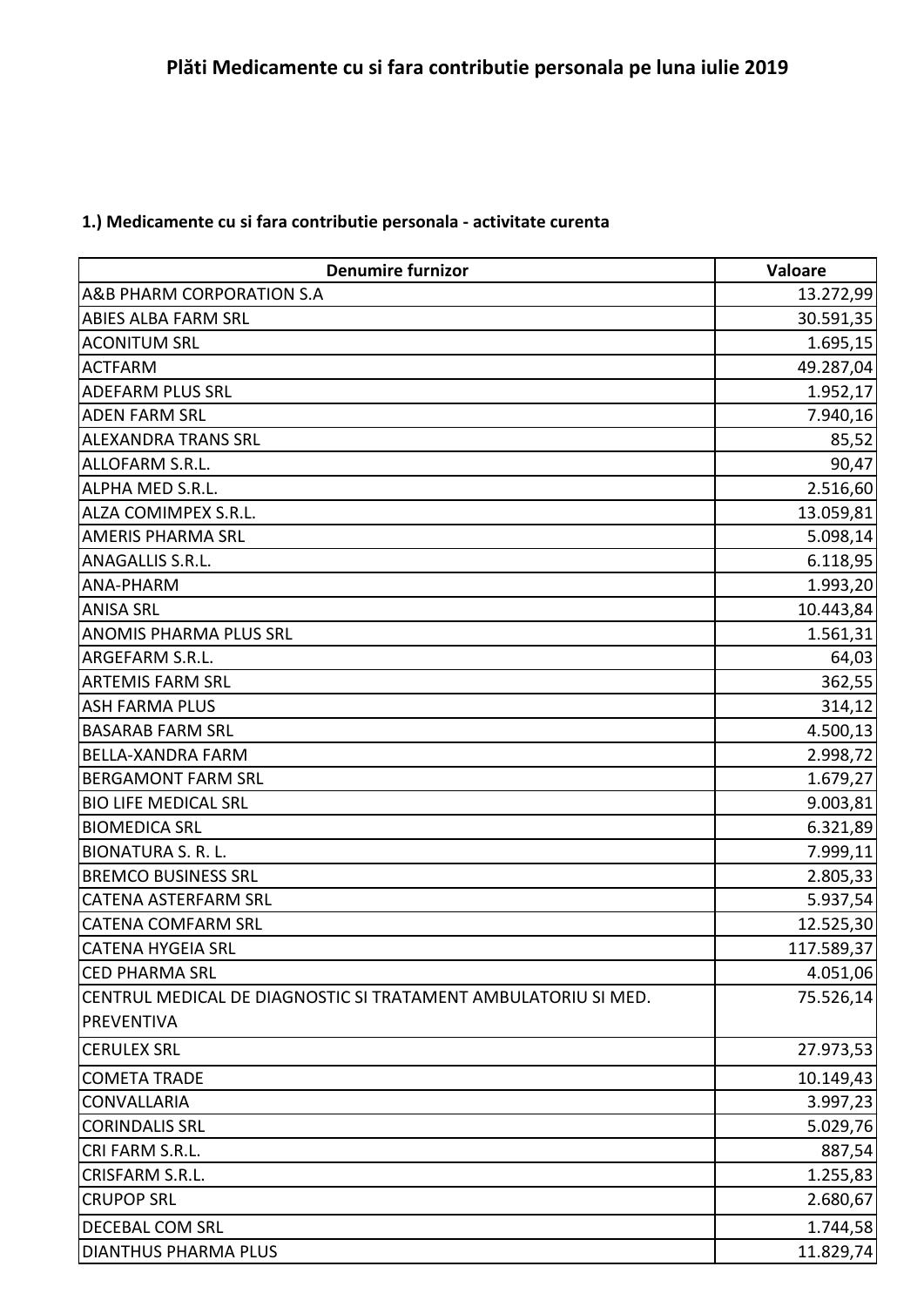| <b>DUCFARM</b>                           | 296.303,53 |
|------------------------------------------|------------|
| <b>EBERS COM SRL</b>                     | 3.522,91   |
| <b>ECCOFARM NOU SRL</b>                  | 1.215,89   |
| <b>ELAGA SRL</b>                         | 4.064,81   |
| <b>ELEN FARM 41 SRL</b>                  | 3.666,44   |
| ELIANA&NICOLETA FARM SRL                 | 17.876,88  |
| ELITE GREENPHARM S.R.L.                  | 18.878,07  |
| <b>ELIXIR SRL</b>                        | 1.927,32   |
| ELLA - ROSE FARM SRL                     | 1.274, 22  |
| ELSCYTE S.R.L.                           | 1.374,52   |
| <b>EMAFARM UNIQUE S.R.L.</b>             | 11.058,15  |
| <b>ESCULAP 2 SRL</b>                     | 6.475,53   |
| <b>ESCULAP S.R.L.</b>                    | 5.182,07   |
| <b>ESTERA EUROSERVICE S.R.L.</b>         | 1.714,36   |
| <b>EUROFARMA</b>                         | 5.734,69   |
| <b>FARMA FARM SRL</b>                    | 2.580,56   |
| <b>FARMA IMPEX SRL</b>                   | 2.161,49   |
| FARMACEUTICA REMEDIA SA                  | 98.541,49  |
| <b>FARMACIA ANA SRL</b>                  | 780,56     |
| <b>FARMACIA ANETA S.R.L.</b>             | 16.425,45  |
| FARMACIA BUCURESTI TEHNOPLUS FARM SRL    | 492.669,64 |
| <b>FARMACIA CRING BUZAU</b>              | 10.677,46  |
| FARMACIA DE LA TARA S.R.L.               | 2.593,45   |
| <b>FARMACIA DENIS SRL</b>                | 5.976,27   |
| <b>FARMACIA DIANA PLUS</b>               | 32.204,24  |
| <b>FARMACIA DOROBANTI</b>                | 26.292,54  |
| <b>FARMACIA ELIANA</b>                   | 2.890,00   |
| <b>FARMACIA FARMATRIS</b>                | 2.612,03   |
| FARMACIA FARMILLA SRL                    | 991,73     |
| <b>FARMACIA FIOLY SRL</b>                | 19,16      |
| <b>FARMACIA FORTE VITA FARM</b>          | 76.299,59  |
| <b>FARMACIA GEORGE SRL</b>               | 618,47     |
| <b>FARMACIA HELP FARM SRL</b>            | 157.118,33 |
| <b>FARMACIA IANCULUI 57 SRL</b>          | 33.458,50  |
| FARMACIA INA IMPEX PLUS S.R.L.           | 21.742,25  |
| <b>FARMACIA IRIS VISOI SRL</b>           | 67.321,41  |
| <b>FARMACIA M SRL</b>                    | 6.076,83   |
| <b>FARMACIA MAKO SRL</b>                 | 3.217,00   |
| <b>FARMACIA MARA</b>                     | 2.863,78   |
| <b>FARMACIA MULTIVITA SRL</b>            | 416,98     |
| <b>FARMACIA NORA</b>                     | 1.119,61   |
| <b>FARMACIA OMNIA S.R.L.</b>             | 15.827,58  |
| FARMACIA PLURIMEX PARHON S.R.L. / MERCK  | 27.828,18  |
| FARMACIA PLURIMEX TUNARI S.R.L./ MERCK 2 | 353,86     |
| FARMACIA PRIMAVERII S.R.L.               | 869,38     |
| <b>FARMACIA REVITALIA SRL</b>            | 17.064,58  |
| FARMACIA SF. ELENA SI SF. GHEORGHE       | 3.860,05   |
| <b>FARMACIA TARSIS</b>                   | 11.688,99  |
| <b>FARMACIA TITAN SRL</b>                | 34.522,77  |
| <b>FARMACIA UNICA SRL</b>                | 15.007,91  |
| FARMACIA VITAMINA ORADEA                 | 2.120,73   |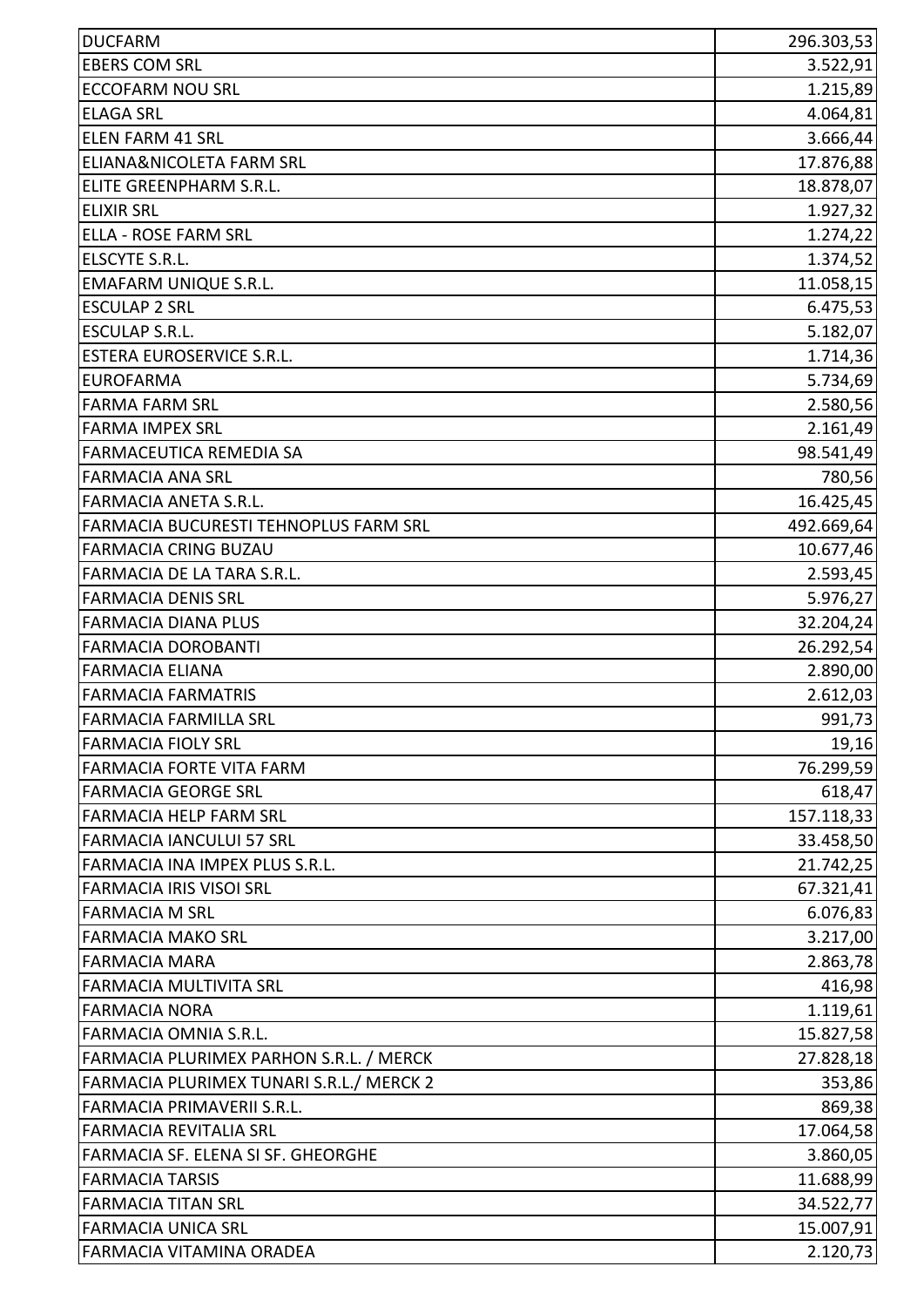| <b>FARMALEX SRL</b><br>38.637,55<br><b>FARMASIB SRL SIBIU</b><br>16.401,61<br><b>FARMAVITA</b><br>17.193,53<br><b>FARMAVITAS S.R.L.</b><br>1.231,36<br><b>FARMED DISTRIBUTION GROUP</b><br>196,88<br><b>FARMELIA SRL</b><br>17.832,89<br>1.191, 71<br><b>FARMEXIM TRADE SRL</b><br><b>FARMIAB</b><br>416,66<br>193.752,12<br><b>FARMIMPEX SRL</b><br><b>FLORA FARM SRL</b><br>249,60<br>8.066,20<br><b>FLOREDANA FARM SRL</b><br>5.008,68<br><b>GEMA FARM SRL</b><br><b>GENERAL SMART FARM</b><br>8.687,36<br>2.430,49<br><b>GREEN-PHARM S.R.L.</b><br>8.775,43<br>HELEN - FARM S.R.L.<br><b>HELLICONIA SRL</b><br>4.981,30<br>HELP FARM PLUS S.R.L.<br>34.219,18<br><b>HEPITES FARM S.R.L.</b><br>6.169,24<br><b>HYGEA SRL</b><br>59.458,99<br><b>IDEA MED SRL</b><br>59.886,55<br><b>IEZER FARM SRL</b><br>86.517,05<br>20.040,72<br><b>ILIRIA SERV SRL</b><br><b>INAC CINAFARM S.R.L.</b><br>9.818,05<br><b>IRIS PHARM SRL</b><br>16.437,02<br><b>IRIS SRL</b><br>7.649,25<br>JENI-PHARM SRL BUZAU<br>17.812,65<br>KARIM PHARM/DERYYFARM KARIM<br>40.183,52<br>602,43<br><b>KARMINA PLUS S.R.L</b><br><b>KORONIA FARM</b><br>879,83<br><b>LARA FARM</b><br>41.336,54<br>233.339,53<br><b>LAVIRA TRANSPORT SRL</b><br><b>LENI FARM S.R.L</b><br>2.821,28<br><b>LIMA FARM SRL</b><br>23.785,51<br>4.394,58<br><b>LONGAVIT SRL</b><br><b>LUANA PHARMACY SRL</b><br>302,76<br><b>MAREX SERV SRL</b><br>1.573,25<br>MARICONA COMIMPEX S.R.L.<br>16.479,04<br>2.198,66<br><b>MAVIROFARM SRL-D</b><br>2.729,13<br><b>MEDIFARM ALEX SRL</b><br>53.939,30<br>MEDIMFARM TOPFARM SA<br><b>MEDOFARM SRL</b><br>14.470,41<br>MED-SERV UNITED SRL<br>128.134,67<br>MELISSA FARM S.R.L.<br>3.745,25<br>MINI FARM CONCEPT S.R.L.<br>6.562,94<br>MIOSOTIS PLUS SRL<br>26.250,35<br>13.132,98<br><b>MIRI FARM SRL</b><br><b>MISFARM</b><br>12.159,55<br>MISTRAL FARM S.R.L.<br>81,33<br>MOANA MEDICAL S.R.L.<br><b>MORENA FARM SRL</b> | <b>FARMAFIL S.R.L.</b> | 32.497,94 |
|-------------------------------------------------------------------------------------------------------------------------------------------------------------------------------------------------------------------------------------------------------------------------------------------------------------------------------------------------------------------------------------------------------------------------------------------------------------------------------------------------------------------------------------------------------------------------------------------------------------------------------------------------------------------------------------------------------------------------------------------------------------------------------------------------------------------------------------------------------------------------------------------------------------------------------------------------------------------------------------------------------------------------------------------------------------------------------------------------------------------------------------------------------------------------------------------------------------------------------------------------------------------------------------------------------------------------------------------------------------------------------------------------------------------------------------------------------------------------------------------------------------------------------------------------------------------------------------------------------------------------------------------------------------------------------------------------------------------------------------------------------------------------------------------------------------------------------------------------------------------------------------------------------------------------|------------------------|-----------|
|                                                                                                                                                                                                                                                                                                                                                                                                                                                                                                                                                                                                                                                                                                                                                                                                                                                                                                                                                                                                                                                                                                                                                                                                                                                                                                                                                                                                                                                                                                                                                                                                                                                                                                                                                                                                                                                                                                                         |                        |           |
|                                                                                                                                                                                                                                                                                                                                                                                                                                                                                                                                                                                                                                                                                                                                                                                                                                                                                                                                                                                                                                                                                                                                                                                                                                                                                                                                                                                                                                                                                                                                                                                                                                                                                                                                                                                                                                                                                                                         |                        |           |
|                                                                                                                                                                                                                                                                                                                                                                                                                                                                                                                                                                                                                                                                                                                                                                                                                                                                                                                                                                                                                                                                                                                                                                                                                                                                                                                                                                                                                                                                                                                                                                                                                                                                                                                                                                                                                                                                                                                         |                        |           |
|                                                                                                                                                                                                                                                                                                                                                                                                                                                                                                                                                                                                                                                                                                                                                                                                                                                                                                                                                                                                                                                                                                                                                                                                                                                                                                                                                                                                                                                                                                                                                                                                                                                                                                                                                                                                                                                                                                                         |                        |           |
|                                                                                                                                                                                                                                                                                                                                                                                                                                                                                                                                                                                                                                                                                                                                                                                                                                                                                                                                                                                                                                                                                                                                                                                                                                                                                                                                                                                                                                                                                                                                                                                                                                                                                                                                                                                                                                                                                                                         |                        |           |
|                                                                                                                                                                                                                                                                                                                                                                                                                                                                                                                                                                                                                                                                                                                                                                                                                                                                                                                                                                                                                                                                                                                                                                                                                                                                                                                                                                                                                                                                                                                                                                                                                                                                                                                                                                                                                                                                                                                         |                        |           |
|                                                                                                                                                                                                                                                                                                                                                                                                                                                                                                                                                                                                                                                                                                                                                                                                                                                                                                                                                                                                                                                                                                                                                                                                                                                                                                                                                                                                                                                                                                                                                                                                                                                                                                                                                                                                                                                                                                                         |                        |           |
|                                                                                                                                                                                                                                                                                                                                                                                                                                                                                                                                                                                                                                                                                                                                                                                                                                                                                                                                                                                                                                                                                                                                                                                                                                                                                                                                                                                                                                                                                                                                                                                                                                                                                                                                                                                                                                                                                                                         |                        |           |
|                                                                                                                                                                                                                                                                                                                                                                                                                                                                                                                                                                                                                                                                                                                                                                                                                                                                                                                                                                                                                                                                                                                                                                                                                                                                                                                                                                                                                                                                                                                                                                                                                                                                                                                                                                                                                                                                                                                         |                        |           |
|                                                                                                                                                                                                                                                                                                                                                                                                                                                                                                                                                                                                                                                                                                                                                                                                                                                                                                                                                                                                                                                                                                                                                                                                                                                                                                                                                                                                                                                                                                                                                                                                                                                                                                                                                                                                                                                                                                                         |                        |           |
|                                                                                                                                                                                                                                                                                                                                                                                                                                                                                                                                                                                                                                                                                                                                                                                                                                                                                                                                                                                                                                                                                                                                                                                                                                                                                                                                                                                                                                                                                                                                                                                                                                                                                                                                                                                                                                                                                                                         |                        |           |
|                                                                                                                                                                                                                                                                                                                                                                                                                                                                                                                                                                                                                                                                                                                                                                                                                                                                                                                                                                                                                                                                                                                                                                                                                                                                                                                                                                                                                                                                                                                                                                                                                                                                                                                                                                                                                                                                                                                         |                        |           |
|                                                                                                                                                                                                                                                                                                                                                                                                                                                                                                                                                                                                                                                                                                                                                                                                                                                                                                                                                                                                                                                                                                                                                                                                                                                                                                                                                                                                                                                                                                                                                                                                                                                                                                                                                                                                                                                                                                                         |                        |           |
|                                                                                                                                                                                                                                                                                                                                                                                                                                                                                                                                                                                                                                                                                                                                                                                                                                                                                                                                                                                                                                                                                                                                                                                                                                                                                                                                                                                                                                                                                                                                                                                                                                                                                                                                                                                                                                                                                                                         |                        |           |
|                                                                                                                                                                                                                                                                                                                                                                                                                                                                                                                                                                                                                                                                                                                                                                                                                                                                                                                                                                                                                                                                                                                                                                                                                                                                                                                                                                                                                                                                                                                                                                                                                                                                                                                                                                                                                                                                                                                         |                        |           |
|                                                                                                                                                                                                                                                                                                                                                                                                                                                                                                                                                                                                                                                                                                                                                                                                                                                                                                                                                                                                                                                                                                                                                                                                                                                                                                                                                                                                                                                                                                                                                                                                                                                                                                                                                                                                                                                                                                                         |                        |           |
|                                                                                                                                                                                                                                                                                                                                                                                                                                                                                                                                                                                                                                                                                                                                                                                                                                                                                                                                                                                                                                                                                                                                                                                                                                                                                                                                                                                                                                                                                                                                                                                                                                                                                                                                                                                                                                                                                                                         |                        |           |
|                                                                                                                                                                                                                                                                                                                                                                                                                                                                                                                                                                                                                                                                                                                                                                                                                                                                                                                                                                                                                                                                                                                                                                                                                                                                                                                                                                                                                                                                                                                                                                                                                                                                                                                                                                                                                                                                                                                         |                        |           |
|                                                                                                                                                                                                                                                                                                                                                                                                                                                                                                                                                                                                                                                                                                                                                                                                                                                                                                                                                                                                                                                                                                                                                                                                                                                                                                                                                                                                                                                                                                                                                                                                                                                                                                                                                                                                                                                                                                                         |                        |           |
|                                                                                                                                                                                                                                                                                                                                                                                                                                                                                                                                                                                                                                                                                                                                                                                                                                                                                                                                                                                                                                                                                                                                                                                                                                                                                                                                                                                                                                                                                                                                                                                                                                                                                                                                                                                                                                                                                                                         |                        |           |
|                                                                                                                                                                                                                                                                                                                                                                                                                                                                                                                                                                                                                                                                                                                                                                                                                                                                                                                                                                                                                                                                                                                                                                                                                                                                                                                                                                                                                                                                                                                                                                                                                                                                                                                                                                                                                                                                                                                         |                        |           |
|                                                                                                                                                                                                                                                                                                                                                                                                                                                                                                                                                                                                                                                                                                                                                                                                                                                                                                                                                                                                                                                                                                                                                                                                                                                                                                                                                                                                                                                                                                                                                                                                                                                                                                                                                                                                                                                                                                                         |                        |           |
|                                                                                                                                                                                                                                                                                                                                                                                                                                                                                                                                                                                                                                                                                                                                                                                                                                                                                                                                                                                                                                                                                                                                                                                                                                                                                                                                                                                                                                                                                                                                                                                                                                                                                                                                                                                                                                                                                                                         |                        |           |
|                                                                                                                                                                                                                                                                                                                                                                                                                                                                                                                                                                                                                                                                                                                                                                                                                                                                                                                                                                                                                                                                                                                                                                                                                                                                                                                                                                                                                                                                                                                                                                                                                                                                                                                                                                                                                                                                                                                         |                        |           |
|                                                                                                                                                                                                                                                                                                                                                                                                                                                                                                                                                                                                                                                                                                                                                                                                                                                                                                                                                                                                                                                                                                                                                                                                                                                                                                                                                                                                                                                                                                                                                                                                                                                                                                                                                                                                                                                                                                                         |                        |           |
|                                                                                                                                                                                                                                                                                                                                                                                                                                                                                                                                                                                                                                                                                                                                                                                                                                                                                                                                                                                                                                                                                                                                                                                                                                                                                                                                                                                                                                                                                                                                                                                                                                                                                                                                                                                                                                                                                                                         |                        |           |
|                                                                                                                                                                                                                                                                                                                                                                                                                                                                                                                                                                                                                                                                                                                                                                                                                                                                                                                                                                                                                                                                                                                                                                                                                                                                                                                                                                                                                                                                                                                                                                                                                                                                                                                                                                                                                                                                                                                         |                        |           |
|                                                                                                                                                                                                                                                                                                                                                                                                                                                                                                                                                                                                                                                                                                                                                                                                                                                                                                                                                                                                                                                                                                                                                                                                                                                                                                                                                                                                                                                                                                                                                                                                                                                                                                                                                                                                                                                                                                                         |                        |           |
|                                                                                                                                                                                                                                                                                                                                                                                                                                                                                                                                                                                                                                                                                                                                                                                                                                                                                                                                                                                                                                                                                                                                                                                                                                                                                                                                                                                                                                                                                                                                                                                                                                                                                                                                                                                                                                                                                                                         |                        |           |
|                                                                                                                                                                                                                                                                                                                                                                                                                                                                                                                                                                                                                                                                                                                                                                                                                                                                                                                                                                                                                                                                                                                                                                                                                                                                                                                                                                                                                                                                                                                                                                                                                                                                                                                                                                                                                                                                                                                         |                        |           |
|                                                                                                                                                                                                                                                                                                                                                                                                                                                                                                                                                                                                                                                                                                                                                                                                                                                                                                                                                                                                                                                                                                                                                                                                                                                                                                                                                                                                                                                                                                                                                                                                                                                                                                                                                                                                                                                                                                                         |                        |           |
|                                                                                                                                                                                                                                                                                                                                                                                                                                                                                                                                                                                                                                                                                                                                                                                                                                                                                                                                                                                                                                                                                                                                                                                                                                                                                                                                                                                                                                                                                                                                                                                                                                                                                                                                                                                                                                                                                                                         |                        |           |
|                                                                                                                                                                                                                                                                                                                                                                                                                                                                                                                                                                                                                                                                                                                                                                                                                                                                                                                                                                                                                                                                                                                                                                                                                                                                                                                                                                                                                                                                                                                                                                                                                                                                                                                                                                                                                                                                                                                         |                        |           |
|                                                                                                                                                                                                                                                                                                                                                                                                                                                                                                                                                                                                                                                                                                                                                                                                                                                                                                                                                                                                                                                                                                                                                                                                                                                                                                                                                                                                                                                                                                                                                                                                                                                                                                                                                                                                                                                                                                                         |                        |           |
|                                                                                                                                                                                                                                                                                                                                                                                                                                                                                                                                                                                                                                                                                                                                                                                                                                                                                                                                                                                                                                                                                                                                                                                                                                                                                                                                                                                                                                                                                                                                                                                                                                                                                                                                                                                                                                                                                                                         |                        |           |
|                                                                                                                                                                                                                                                                                                                                                                                                                                                                                                                                                                                                                                                                                                                                                                                                                                                                                                                                                                                                                                                                                                                                                                                                                                                                                                                                                                                                                                                                                                                                                                                                                                                                                                                                                                                                                                                                                                                         |                        |           |
|                                                                                                                                                                                                                                                                                                                                                                                                                                                                                                                                                                                                                                                                                                                                                                                                                                                                                                                                                                                                                                                                                                                                                                                                                                                                                                                                                                                                                                                                                                                                                                                                                                                                                                                                                                                                                                                                                                                         |                        |           |
|                                                                                                                                                                                                                                                                                                                                                                                                                                                                                                                                                                                                                                                                                                                                                                                                                                                                                                                                                                                                                                                                                                                                                                                                                                                                                                                                                                                                                                                                                                                                                                                                                                                                                                                                                                                                                                                                                                                         |                        |           |
|                                                                                                                                                                                                                                                                                                                                                                                                                                                                                                                                                                                                                                                                                                                                                                                                                                                                                                                                                                                                                                                                                                                                                                                                                                                                                                                                                                                                                                                                                                                                                                                                                                                                                                                                                                                                                                                                                                                         |                        |           |
|                                                                                                                                                                                                                                                                                                                                                                                                                                                                                                                                                                                                                                                                                                                                                                                                                                                                                                                                                                                                                                                                                                                                                                                                                                                                                                                                                                                                                                                                                                                                                                                                                                                                                                                                                                                                                                                                                                                         |                        |           |
|                                                                                                                                                                                                                                                                                                                                                                                                                                                                                                                                                                                                                                                                                                                                                                                                                                                                                                                                                                                                                                                                                                                                                                                                                                                                                                                                                                                                                                                                                                                                                                                                                                                                                                                                                                                                                                                                                                                         |                        |           |
|                                                                                                                                                                                                                                                                                                                                                                                                                                                                                                                                                                                                                                                                                                                                                                                                                                                                                                                                                                                                                                                                                                                                                                                                                                                                                                                                                                                                                                                                                                                                                                                                                                                                                                                                                                                                                                                                                                                         |                        |           |
|                                                                                                                                                                                                                                                                                                                                                                                                                                                                                                                                                                                                                                                                                                                                                                                                                                                                                                                                                                                                                                                                                                                                                                                                                                                                                                                                                                                                                                                                                                                                                                                                                                                                                                                                                                                                                                                                                                                         |                        |           |
|                                                                                                                                                                                                                                                                                                                                                                                                                                                                                                                                                                                                                                                                                                                                                                                                                                                                                                                                                                                                                                                                                                                                                                                                                                                                                                                                                                                                                                                                                                                                                                                                                                                                                                                                                                                                                                                                                                                         |                        |           |
|                                                                                                                                                                                                                                                                                                                                                                                                                                                                                                                                                                                                                                                                                                                                                                                                                                                                                                                                                                                                                                                                                                                                                                                                                                                                                                                                                                                                                                                                                                                                                                                                                                                                                                                                                                                                                                                                                                                         |                        |           |
|                                                                                                                                                                                                                                                                                                                                                                                                                                                                                                                                                                                                                                                                                                                                                                                                                                                                                                                                                                                                                                                                                                                                                                                                                                                                                                                                                                                                                                                                                                                                                                                                                                                                                                                                                                                                                                                                                                                         |                        |           |
|                                                                                                                                                                                                                                                                                                                                                                                                                                                                                                                                                                                                                                                                                                                                                                                                                                                                                                                                                                                                                                                                                                                                                                                                                                                                                                                                                                                                                                                                                                                                                                                                                                                                                                                                                                                                                                                                                                                         |                        |           |
| 116.991,30<br>877,90                                                                                                                                                                                                                                                                                                                                                                                                                                                                                                                                                                                                                                                                                                                                                                                                                                                                                                                                                                                                                                                                                                                                                                                                                                                                                                                                                                                                                                                                                                                                                                                                                                                                                                                                                                                                                                                                                                    |                        |           |
|                                                                                                                                                                                                                                                                                                                                                                                                                                                                                                                                                                                                                                                                                                                                                                                                                                                                                                                                                                                                                                                                                                                                                                                                                                                                                                                                                                                                                                                                                                                                                                                                                                                                                                                                                                                                                                                                                                                         |                        |           |
|                                                                                                                                                                                                                                                                                                                                                                                                                                                                                                                                                                                                                                                                                                                                                                                                                                                                                                                                                                                                                                                                                                                                                                                                                                                                                                                                                                                                                                                                                                                                                                                                                                                                                                                                                                                                                                                                                                                         |                        |           |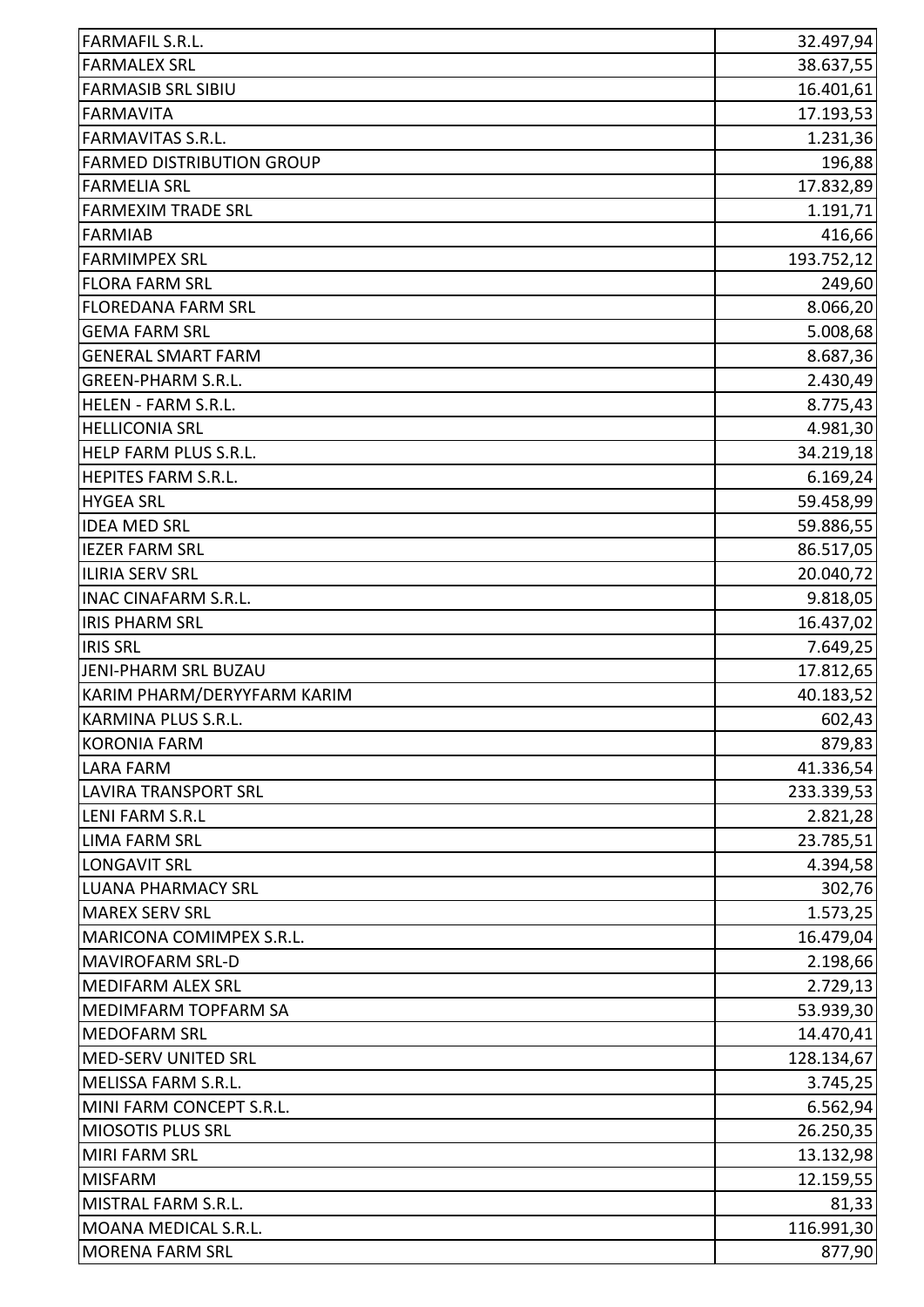| <b>NATALIA FARM S.R.L</b>                | 650,73     |
|------------------------------------------|------------|
| <b>NATURA SRL</b>                        | 40.484,90  |
| <b>NEED FARM SRL</b>                     | 4.356,46   |
| <b>NERTERA FARM SRL</b>                  | 2.255,81   |
| NICORA COMPANY SRL                       | 2.915,74   |
| <b>NORDFARM 8</b>                        | 4.411,91   |
| NOVOFARM S.R.L.                          | 42.770,70  |
| OLFARM S.A.                              | 2.598,62   |
| OLI RA FARM S.R.L.                       | 7.768,85   |
| PAEONIA COM S.R.L.                       | 13.469,97  |
| PANACEEA PHARM SRL                       | 4.965,44   |
| PANPHARMA MED                            | 2.995,08   |
| PERLA WAREHOUSE                          | 841,65     |
| <b>PEX SRL</b>                           | 1.689,32   |
| PHARMA PRO EXPRES                        | 9.069,30   |
| PHARMACIA A.D.M. 2000 S.R.L.             | 49.120,03  |
| PHARMACY SRL CONSTANTA                   | 36.798,88  |
| PHARMA-PLANT IMPEX SRL                   | 7.260,78   |
| PROCLINIC S.R.L.                         | 39.403,05  |
| PROFESSIONAL FARMA LINE S.R.L.           | 38.623,91  |
| PROXI-PHARM S.R.L.                       | 8.324,01   |
| <b>REMEDIUM SRL</b>                      | 6.486,35   |
| <b>REMEDIUM SRL</b>                      | 6.614,33   |
| <b>REMIRO FARM SRL</b>                   | 13.789,38  |
| <b>RODIA SRL</b>                         | 4.070,47   |
| ROM-GAL-LEADER S.R.L.                    | 10.068,18  |
| <b>ROPHARMA</b>                          | 229.678,22 |
| <b>S.C FARMACIA FILANTROPIA SRL</b>      | 19.654,74  |
| <b>S.C HERA FARM S.R.L.</b>              | 3.941,41   |
| S.C METAFARM S.R.L.                      | 52.308,16  |
| S.C. 3F FARMACIE FARMEC FRUMUSETE S.R.L. | 172,84     |
| S.C. AKTIS S.R.L.                        | 25.930,62  |
| S.C. ALICAT GRUP S.R.L.                  | 32.408,42  |
| S.C. ALMA MATER FARMACIE S.R.L.          | 26.342,51  |
| S.C. ANDREEFARM S.R.L.                   | 337,53     |
| S.C. APOTECA FARMACIE S.R.L.             | 67.614,15  |
| S.C. APRIL FARMEXIM S.R.L.               | 9.352,20   |
| S.C. AQUA PHARM CONSULTING S.R.L.        | 3.862,07   |
| <b>S.C. ARESDONA S.R.L</b>               | 4.220,65   |
| S.C. ARNICA IMPEX S.R.L.                 | 47.711,66  |
| S.C. ARNICA S.R.L.                       | 14.384,82  |
| S.C. ARSENE S.R.L.                       | 44.900,57  |
| S.C. ATMAN PROD COM S.R.L.               | 4.739,52   |
| S.C. BIOS-FARM S.R.L.                    | 6.219,61   |
| S.C. BIOSPECTRUM S.R.L.                  | 3.913,14   |
| S.C. BUJOR FARM S.R.L.                   | 6.942,41   |
| S.C. CALIN FARM S.R.L.                   | 6.349,70   |
| S.C. CAMPHORA S.R.L.                     | 4.795,09   |
| S.C. CATENA NINA S.R.L.                  | 15.582,33  |
| S.C. CHIRMIS FARMIMPEX S.R.L.            | 17.191,48  |
| S.C. CHRIS PHARMA S.R.L.                 | 6.396,83   |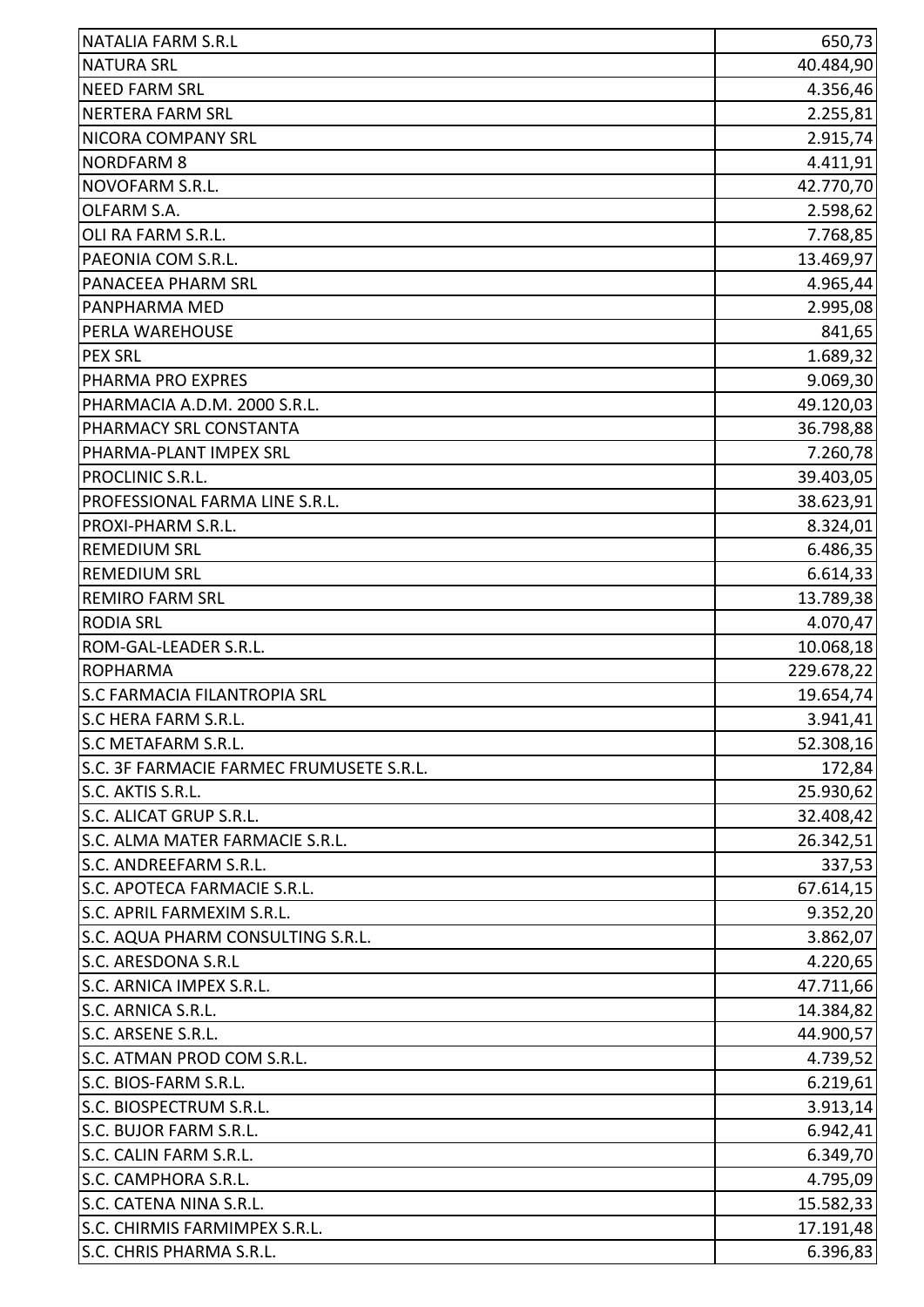| S.C. COMAY SRL                          | 32.920,41  |
|-----------------------------------------|------------|
| S.C. CONVALARIA S.R.L.                  | 107.199,53 |
| S.C. CRAITA SILVA IMPEX S.R.L.          | 6.689,87   |
| S.C. CRISEN FARM S.R.L.                 | 5.956,84   |
| S.C. CYNARA FARM-IMPEX SRL              | 29.078,88  |
| S.C. DEMETRA PHARM S.R.L.               | 16.936,40  |
| S.C. DERYYFARM 2000 S.R.L.              | 8.688,56   |
| S.C. DEXTER INVEST S.R.L.               | 56.862,42  |
| <b>S.C. DIANA ALEXANDRU SRL</b>         | 23.846,79  |
| S.C. DORA FARM S.R.L.                   | 2.623,16   |
| S.C. ELEFARM S.R.L.                     | 4.372,79   |
| S.C. ELISAN FARM S.R.L.                 | 10.659,32  |
| S.C. FARM MOND S.R.L.                   | 6.583,92   |
| S.C. FARM SANDORIA S.R.L.               | 8.390,46   |
| S.C. FARM SEMPERVIVI S.R.L.             | 373,17     |
| <b>S.C. FARMA MED SRL</b>               | 5.913,62   |
| S.C. FARMA RODITRIX S.R.L.              | 7.526,28   |
| S.C. FARMACEUTICA ARGESFARM S.A.        | 384.746,76 |
| S.C. FARMACIA ACSADEMIA S.R.L.          | 88.708,69  |
| S.C. FARMACIA ALCOR S.R.L.              | 47.621,54  |
| S.C. FARMACIA ALGEVITA S.R.L.           | 2.025,69   |
| S.C. FARMACIA BAJAN S.R.L.              | 33.450,41  |
| S.C. FARMACIA BARNA S.R.L.              | 1.578,74   |
| <b>S.C. FARMACIA CARITAS S.R.L</b>      | 3.576,56   |
| S.C. FARMACIA DIANA S.R.L.              | 10.846,56  |
| S.C. FARMACIA ELENA S.R.L.              | 734,06     |
| <b>S.C. FARMACIA ESCULAP SRL</b>        | 15.737,17  |
| <b>S.C. FARMACIA HYGEA SRL</b>          | 30.688,42  |
| <b>S.C. FARMACIA KAISER S.R.L</b>       | 1.907,65   |
| S.C. FARMACIA PISCULUI S.R.L            | 38.214,92  |
| S.C. FARMACIA SFINTA ECATERINA S.R.L.   | 139.994,07 |
| S.C. FARMACIA SIC VOLO SRL              | 16.974,70  |
| S.C. FARMACIA SURA MARE S.R.L.          | 3.642,90   |
| S.C. FARMACIA TEI S.R.L.                | 769.964,00 |
| S.C. FARMACIA VIVIANA S.R.L.            | 58.124,97  |
| S.C. FARMA-COM-IULIA S.R.L.             | 71.965,67  |
| <b>S.C. FARMALEX S.R.L</b>              | 25.406,90  |
| S.C. FARMNICOL S.R.L.                   | 49.100,55  |
| S.C. FLORIS S.R.L.                      | 2.890,06   |
| S.C. GEDEON RICHTER FARMACIA S.A        | 243.672,59 |
| <b>S.C. GEONET SRL</b>                  | 60.908,28  |
| S.C. HIPOCRAT-PLUS S.R.L.               | 3.577,44   |
| S.C. HUMANITAS C.D. S.R.L.              | 11.686,65  |
| S.C. HUMANITAS FARM S.R.L.              | 5.981,75   |
| S.C. HYGEEA PHARM S.R.L                 | 13.363,21  |
| S.C. HYPERICI S.R.L.                    | 49.728,48  |
| S.C. IATROFARM S.R.L.                   | 11.646,18  |
| S.C. INAFARM STAR S.R.L.                | 14.387,84  |
| S.C. JOJOFARM S.R.L.                    | 51.513,32  |
| S.C. LABORATOR GALENIC SANATATEA S.R.L. | 1.213,03   |
| S.C. LAURA CONS S.R.L                   | 8.411,74   |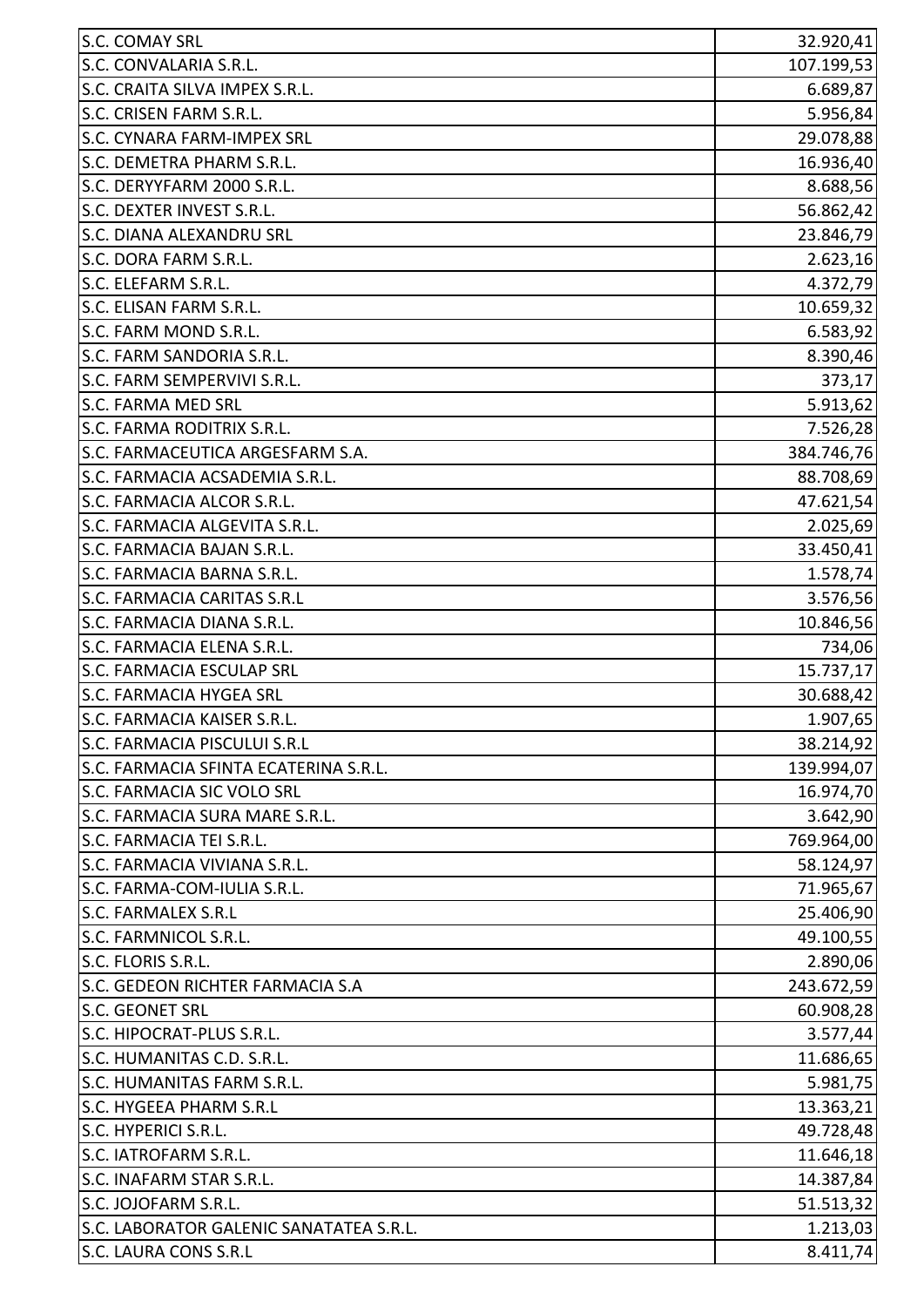| S.C. LETI-FARM 2000 S.R.L.            | 460,81     |
|---------------------------------------|------------|
| <b>S.C. LIBRO PHARMA SRL</b>          | 28.042,45  |
| S.C. MAGIC FARM S.R.L.                | 8.575,69   |
| S.C. MASTER FARM S.R.L                | 15.101,34  |
| S.C. MEDICA FARM S.R.L.               | 16.423,36  |
| S.C. MIDOFARM S.R.L.                  | 10.287,56  |
| S.C. MINERVA FARMACIE S.R.L.          | 75.682,21  |
| <b>S.C. MINI-FARM SRL</b>             | 119.994,43 |
| S.C. MONIX FARM S.R.L.                | 173,69     |
| <b>S.C. MORPHEUS SRL</b>              | 7.833,39   |
| <b>S.C. OLLY PHARM BIO SRL</b>        | 2.226,84   |
| S.C. ORBIT 93 S.R.L.                  | 4.097,75   |
| S.C. PANACEEA COM S.R.L.              | 3.898,48   |
| <b>S.C. PHARMA SIG SRL</b>            | 11.272,23  |
| S.C. PHARMAPLUS S.R.L.                | 1.414,70   |
| S.C. PLESEA MOCANU SANTEFARM S.R.L.   | 16.846,14  |
| S.C. PLURIACTIV EXPERT S.R.L.         | 651,62     |
| S.C. PRIMAPHARM S.R.L.                | 8.414,06   |
| S.C. PURSANTE S.R.L.                  | 30.992,23  |
| S.C. RA SRL                           | 18.970,21  |
| S.C. RADIX PHARMA S.R.L.              | 20.995,15  |
| S.C. REDFARM S.R.L.                   | 15.437,94  |
| S.C. REMEDIA FARM S.R.L.              | 12.191,57  |
| S.C. REVITAL S.R.L.                   | 17.695,88  |
| S.C. ROM FARM CRIS S.R.L.             | 4.782,92   |
| S.C. ROM-DIGI-FARM S.R.L.             | 7.079,64   |
| S.C. ROYAL MAR S.R.L.                 | 6.854,23   |
| S.C. S.I.E.P.C.O.F.A.R. S.A.          | 787.482,15 |
| <b>S.C. SALVATOR</b>                  | 19.813,11  |
| S.C. SARAMED S.R.L.                   | 10.780,52  |
| S.C. TACOMI IMPEX S.R.L.              | 31.394,16  |
| S.C. TRI FARM S.R.L.                  | 82.710,71  |
| S.C. UNIVERSAL FARMA S.R.L.           | 16.356,79  |
| S.C. VICKFARM S.R.L.                  | 6.223,46   |
| S.C. VIOFARM S.R.L.                   | 32.032,72  |
| <b>S.C. VISCUM SRL</b>                | 92.360,19  |
| S.C. VITAFARM PLUS S.R.L.             | 39.154,01  |
| S.C. VITAL FARM S.R.L.                | 431.644,06 |
| S.C.ADONIS IMPORT EXPORT S.R.L.       | 15.138,89  |
| S.C.AL SHEFA FARM S.R.L.              | 33.805,81  |
| <b>S.C.AXIFARM S.R.L.</b>             | 2.386,78   |
| S.C.BALSAM S.R.L.                     | 41.176,38  |
| S.C.CLUB CAFE GALA S.R.L.             | 287.443,96 |
| S.C.CONSFARM S.R.L.                   | 27.113,32  |
| S.C.ELENFARM S.R.L.                   | 15.822,14  |
| S.C.FARM IMPLANT IMPORT-EXPORT S.R.L. | 14.717,95  |
| S.C.FARMACIA FLORINA S.R.L.           | 4.318,58   |
| S.C.FARMACIA HEPITES S.R.L.           | 22.968,02  |
| S.C.FARMACIA TREI F S.R.L.            | 19.160,74  |
| S.C.FARMACIA TUNDE S.R.L.             | 1.396,77   |
| S.C.FARMAS MED S.R.L.                 | 4.000,27   |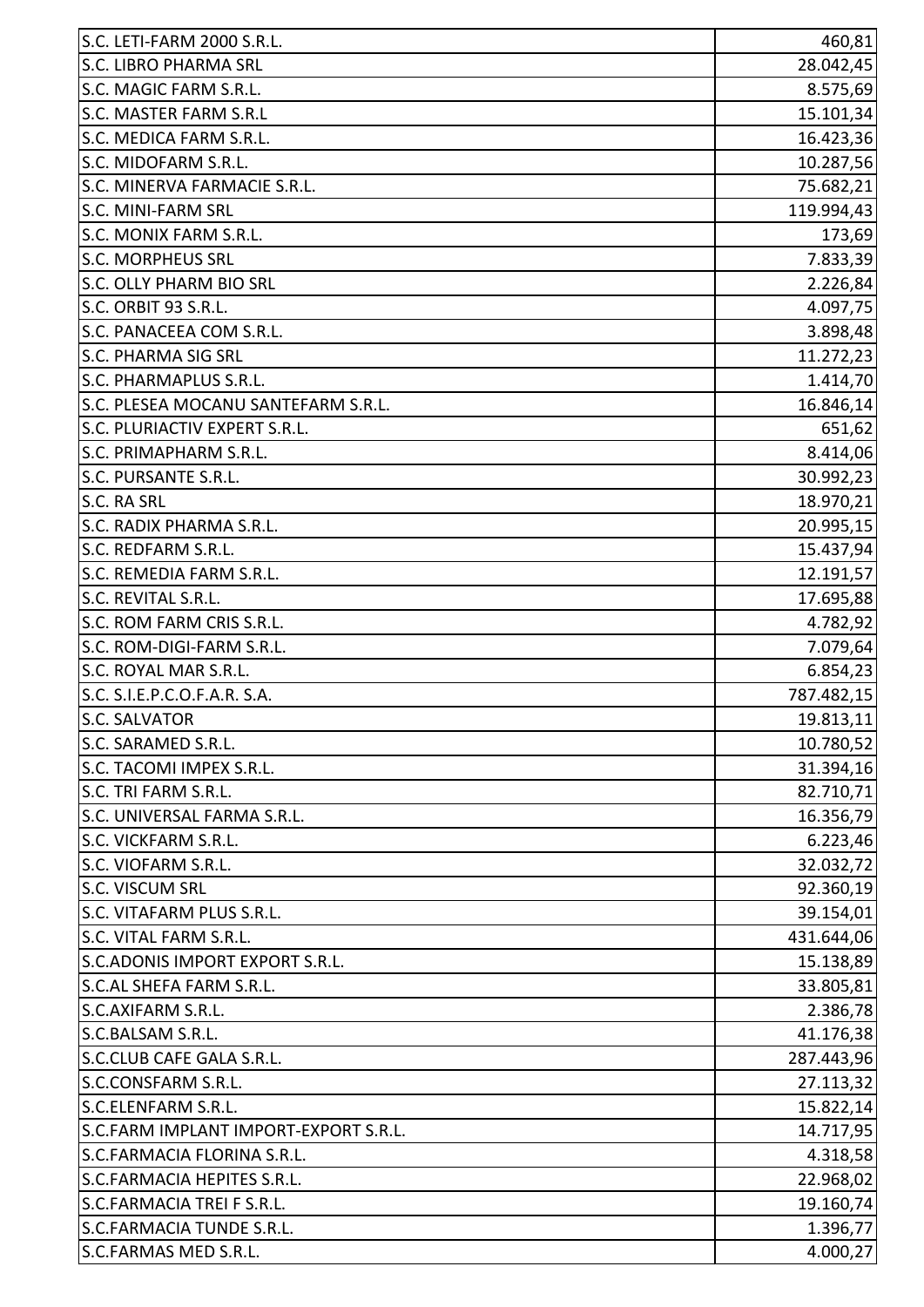| S.C.FLORES S.R.L.                   | 26.976,39  |
|-------------------------------------|------------|
| S.C.FOCUS MED PLUS S.R.L.           | 1.814,57   |
| <b>S.C.GEDAFARM S.R.L</b>           | 22.696,03  |
| S.C.GENTIANA S.R.L.                 | 12.861,00  |
| S.C.GEOFARM S.R.L.                  | 9.090,14   |
| S.C.HELENA S.R.L.                   | 838,67     |
| S.C.HIPOCRAT 2 S.R.L.               | 29.117,69  |
| S.C.MEDSANTIF PLUS S.R.L.           | 36.879,44  |
| S.C.NIDOFARM S.R.L.                 | 2.974,51   |
| S.C.OPTI FARM S.R.L.                | 49.371,87  |
| S.C.OPTIFARM S.R.L.                 | 15.997,35  |
| S.C.PARA-FARM S.R.L.                | 2.249,63   |
| <b>S.C.PETRY FARM S.R.L.</b>        | 2.743,38   |
| S.C.PHARMA PLUS S.R.L.              | 6.043,56   |
| S.C.PHARMACON MEDATENA S.R.L.       | 32.274,93  |
| S.C.RETRO BUTIQUE SAMANTHA S.R.L.   | 9.442,20   |
| <b>S.C.STEFY FARM S.R.L.</b>        | 29.035,00  |
| S.C.UNICA S.R.L.                    | 2.363,49   |
| S.C.Z FARM S.R.L.                   | 20.263,55  |
| <b>SALOFARM S.R.L.</b>              | 2.415,45   |
| SAMI IMPEX 94 S.R.L.                | 86.754,70  |
| <b>SANIMEX SRL</b>                  | 3.865,47   |
| <b>SANMIN MEDICAL SRL</b>           | 2.922,38   |
| <b>SC 2NA FARM SRL</b>              | 114.705,40 |
| <b>SC A&amp;A LONGAVIT SRL IASI</b> | 38.715,66  |
| <b>SC ADONIS SRL CONSTANTA</b>      | 17.114,06  |
| <b>SC AIS PHARMA S.R.L.</b>         | 3.459,92   |
| <b>SC ALCRIS FARM SRL</b>           | 24.771,22  |
| <b>SC ALERTA SRL</b>                | 1.974,96   |
| SC ALMA FARM COM 95 S.R.L.          | 4.932,98   |
| <b>SC ALOPATIA SRL</b>              | 67.618,03  |
| <b>SC ANCA FARM SRL</b>             | 36.575,44  |
| <b>SC ANDSER MEDICA SRL</b>         | 21.240,04  |
| <b>SC ARCATIM SA TIMISOARA</b>      | 1.645,39   |
| <b>SC ART FARM SRL</b>              | 4.119,53   |
| <b>SC ASCLEPYOS SRL</b>             | 7.195,10   |
| <b>SC BABY FARM SRL</b>             | 65.745,24  |
| <b>SC BELLADONNA PHARM SRL</b>      | 5.335,24   |
| <b>SC BRIFARM S.A</b>               | 48.612,62  |
| <b>SC CASA DAMAJ SRL</b>            | 1.463,68   |
| <b>SC CATENA AVAFARM SRL</b>        | 13.484,30  |
| <b>SC COSMOPOLITAN IMPEX SRL</b>    | 57.039,14  |
| <b>SC ECOFARMACIA NETWORK SRL</b>   | 32.570,02  |
| <b>SC ELIXIR SRL</b>                | 24.487,92  |
| <b>SC ELMAFARM SRL</b>              | 14.021,19  |
| <b>SC ESTER FARM SRL</b>            | 21.207,85  |
| <b>SC EUROSANTIS SRL CONSTANTA</b>  | 3.220,97   |
| <b>SC EVA MEDICAL FARM SRL</b>      | 16.034,43  |
| <b>SC EXTRA FARM ACD S.R.L.</b>     | 10.176,20  |
| <b>SC FARM GALENUS SA SATU MARE</b> | 13.109,83  |
| <b>SC FARMACIA ADONIS PLUS SRL</b>  | 30.261,86  |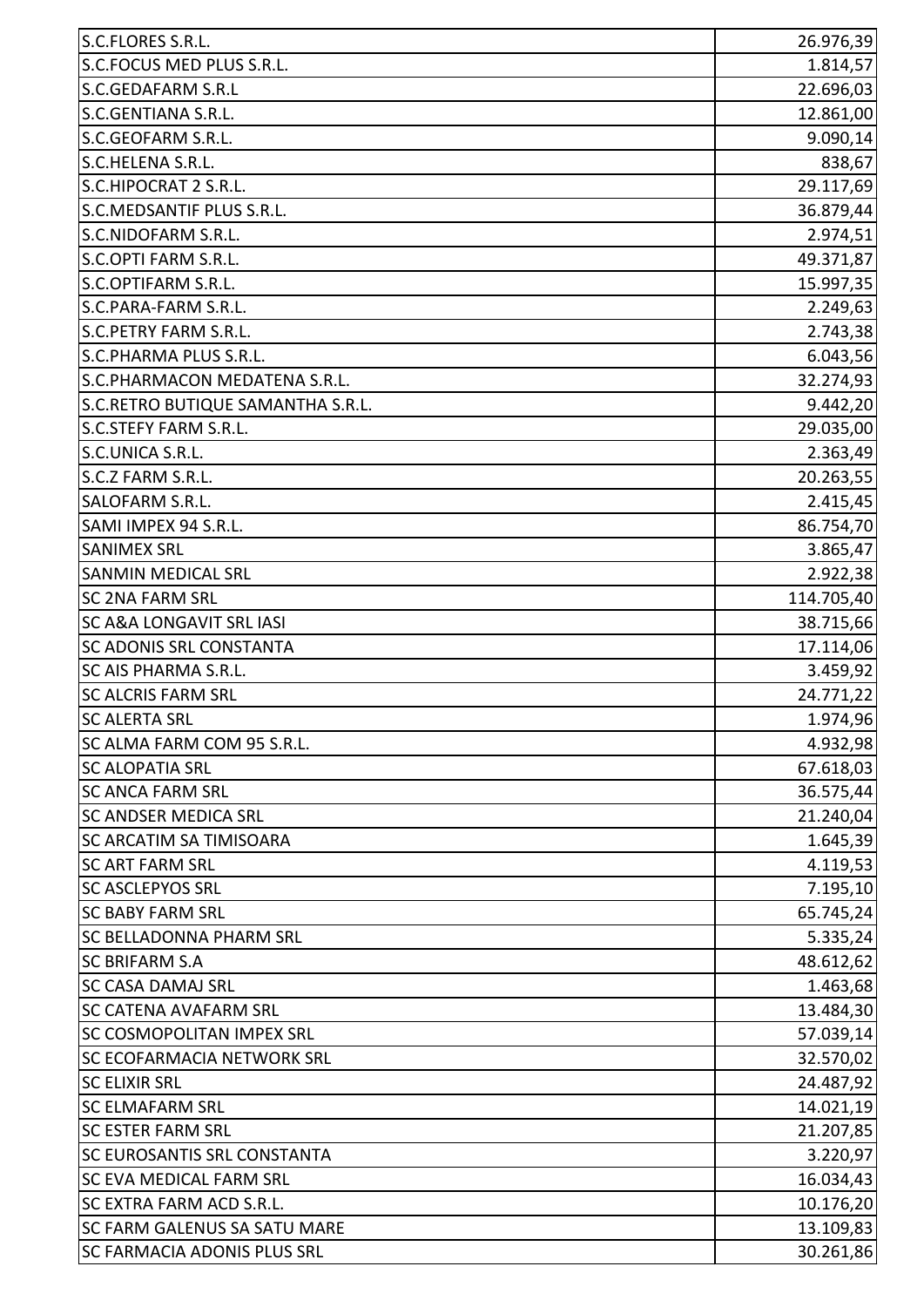| <b>SC FARMACIA ANA-MARIA SRL</b>   | 321.300,23 |
|------------------------------------|------------|
| <b>SC FARMACIA AVICENNA SRL</b>    | 15.583,58  |
| <b>SC FARMACIA BALSAM SRL ARAD</b> | 5.007,65   |
| <b>SC FARMACIA DELIA</b>           | 662,07     |
| <b>SC FARMACIA ETELKA SRL</b>      | 23.510,65  |
| <b>SC FARMACIA FARMEX DL SRL</b>   | 98.220,59  |
| <b>SC FARMACIA FLORA SRL</b>       | 24.541,23  |
| <b>SC FARMACIA LELIA SRL</b>       | 5.604,70   |
| <b>SC FARMACIA MATERNA SRL</b>     | 33.171,54  |
| <b>SC FARMACIA MIRUNA SRL</b>      | 5.176,33   |
| <b>SC FARMACIA TEILOR SRL</b>      | 70.794,22  |
| <b>SC FARMACIA TRIF IMPEX SRL</b>  | 4.721,89   |
| <b>SC FARMACIA VITAL IMPEX SRL</b> | 20.277,49  |
| <b>SC FARMACOM S.A.</b>            | 21.301,64  |
| <b>SC FARMARION PLUS SRL</b>       | 19.068,12  |
| <b>SC FARMGRIG SRL</b>             | 1.629,54   |
| SC FARM-ZOO-STAR SRL               | 17.635,76  |
| <b>SC FASTPHARM SRL</b>            | 6.868,52   |
| <b>SC FEDRA SRL TULCEA</b>         | 6.520,54   |
| <b>SC FLORA PLUS SRL</b>           | 3.484,54   |
| <b>SC GENERAL TRANSCOM SRL</b>     | 10.511,10  |
| <b>SC GET-FARM SRL CARACAL</b>     | 11.687,14  |
| <b>SC GIA DISTRI MED SRL</b>       | 138,26     |
| <b>SC GIFARM SRL</b>               | 1.691,38   |
| <b>SC HEDERA HELIX FARM SRL</b>    | 9.274,68   |
| <b>SC HELP NET FARMA SA</b>        | 695.858,88 |
| <b>SC HEPITES SRL</b>              | 909,81     |
| <b>SC HYGIEIA SRL BISTRITA</b>     | 10.864,30  |
| SC INDIGO 2000 SRL                 | 5.532,14   |
| <b>SC IRIS FARM ORSOVA</b>         | 185,23     |
| <b>SC IVONA FARM SRL</b>           | 17.222,33  |
| <b>SC LARIFARM SRL</b>             | 21.055,11  |
| <b>SC LONGAVIT SRL</b>             | 43.083,60  |
| <b>SC MEDAIDA FARM SRL</b>         | 678,89     |
| <b>SC MEDICA FARMADIN SRL</b>      | 209,50     |
| <b>SC MEDICAL FARM SRL</b>         | 49.805,21  |
| <b>SC MEDIFARM SRL FAGARAS</b>     | 572,06     |
| <b>SC MEDIFLORA SRL</b>            | 40.212,18  |
| <b>SC MONA SRL PITESTI</b>         | 2.992,93   |
| <b>SC MYOSOTIS SRL</b>             | 140.082,30 |
| <b>SC NIROS PHARMA PLUS SRL</b>    | 14.706,33  |
| <b>SC OMNIA-PLUS SRL</b>           | 19.497,47  |
| <b>SC PHARMA LIFE SRL</b>          | 1.977,23   |
| <b>SC PHARMEDICUM SRL</b>          | 4.404,64   |
| <b>SC POPINA PRODIMPEX SRL</b>     | 5.958,70   |
| <b>SC REMEDIA SRL TIMISOARA</b>    | 12.121,39  |
| <b>SC REMEDIUM FARM SRL CLUJ</b>   | 285.989,29 |
| <b>SC RODAFARM IMPEX SRL</b>       | 6.641,72   |
| <b>SC ROMFARM SA</b>               | 65,63      |
| <b>SC SALDOVIN COMP SRL</b>        | 2.834,50   |
| <b>SC SALVOFARM ZALAU</b>          | 18.517,02  |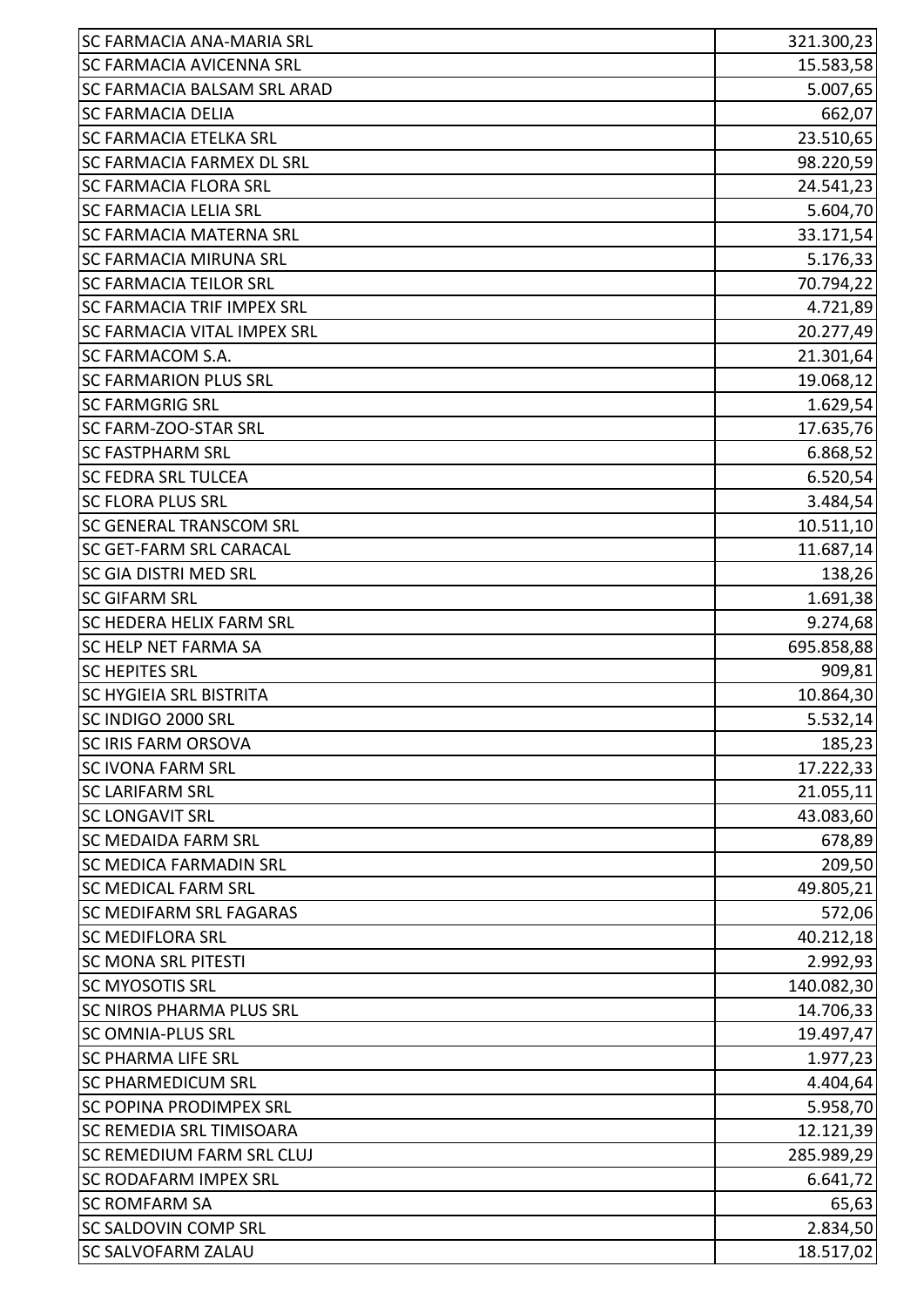| <b>SC SANOFARM SRL</b>                  | 37.766,48  |
|-----------------------------------------|------------|
| SC SENSIBLU S.R.L.                      | 507.459,14 |
| <b>SC SETI IMPEX SRL</b>                | 2.577,61   |
| <b>SC SIDEREA FARM SRL</b>              | 59.615,95  |
| <b>SC SINAPIS SRL ARAD</b>              | 13.458,93  |
| <b>SC SPERANTA SRL</b>                  | 6.641,99   |
| <b>SC TEAHA FARM SRL</b>                | 23.287,34  |
| <b>SC TEOFARM SRL</b>                   | 834,59     |
| <b>SC TEOSAN SRL</b>                    | 15.640,41  |
| <b>SC TINOS FARM SRL</b>                | 108.441,98 |
| <b>SC UMAVET SRL</b>                    | 7.946,84   |
| SC VIOFARM SRL BOTOSANI                 | 1.628,09   |
| SCARLAT GENERAL CONSULTING S.R.L.       | 11.477,65  |
| <b>SF. MARIA SRL</b>                    | 600,85     |
| SIGMAFARM S.R.L.                        | 264,27     |
| SMC ORGANIC FARM S.R.L. / FARMACIA DONA | 77.048,03  |
| <b>SOFIAFARM SRL</b>                    | 4.621,77   |
| <b>SPRING FARM S.R.L.</b>               | 46.427,50  |
| <b>STAR FARM</b>                        | 4.045,16   |
| <b>STRASOF TRADING SRL</b>              | 17.092,08  |
| <b>SUD TRADING SRL</b>                  | 368,42     |
| <b>TOMIS FARM SRL</b>                   | 20.292,37  |
| TUSAN PHARM S.R.L.                      | 32.773,98  |
| <b>URGENT FARM</b>                      | 585.561,14 |
| VAFLOMIA                                | 2.355,16   |
| <b>VALYFARM SRL</b>                     | 168.962,14 |
| VEKALMAR PHARMACIE'S S.R.L.             | 7.514,74   |
| <b>VIAFARM</b>                          | 1.027,43   |
| VICTORIA VISOI S.R.L.                   | 2.090,30   |
| VILEUS MED COM SRL                      | 35.982,03  |
| <b>VITALOGY SRL</b>                     | 2.312,27   |
| <b>WESTRA INTERNATIONAL SRL</b>         | 2.728,76   |
| <b>WORLD TRADE PHARMA SRL</b>           | 4.414,52   |
|                                         |            |

## **2.) Medicamente cu si fara contributie personala - cost volum-rezultat**

| <b>Denumire furnizor</b>       | <b>Valoare</b> |
|--------------------------------|----------------|
| <b>IDEA MED SRL</b>            | 73.943,77      |
| <b>LAVIRA TRANSPORT SRL</b>    | 214.046,59     |
| S.C. FARMACIA ACSADEMIA S.R.L. | 665.493,93     |
| S.C. FARMACIA VIVIANA S.R.L.   | 420.308,46     |
| S.C. VITAL FARM S.R.L.         | 1.113.726,65   |
| S.C.CLUB CAFE GALA S.R.L.      | 1.019.643,34   |
| VALYFARM SRL                   | 73943,77       |

## **3.) Medicamente cu si fara contributie personala - cost volum**

| <b>Denumire furnizor</b>   | Valoare  |
|----------------------------|----------|
| <b>ABIES ALBA FARM SRL</b> | 56,      |
| <b>ACTFARM</b>             | 1.633,90 |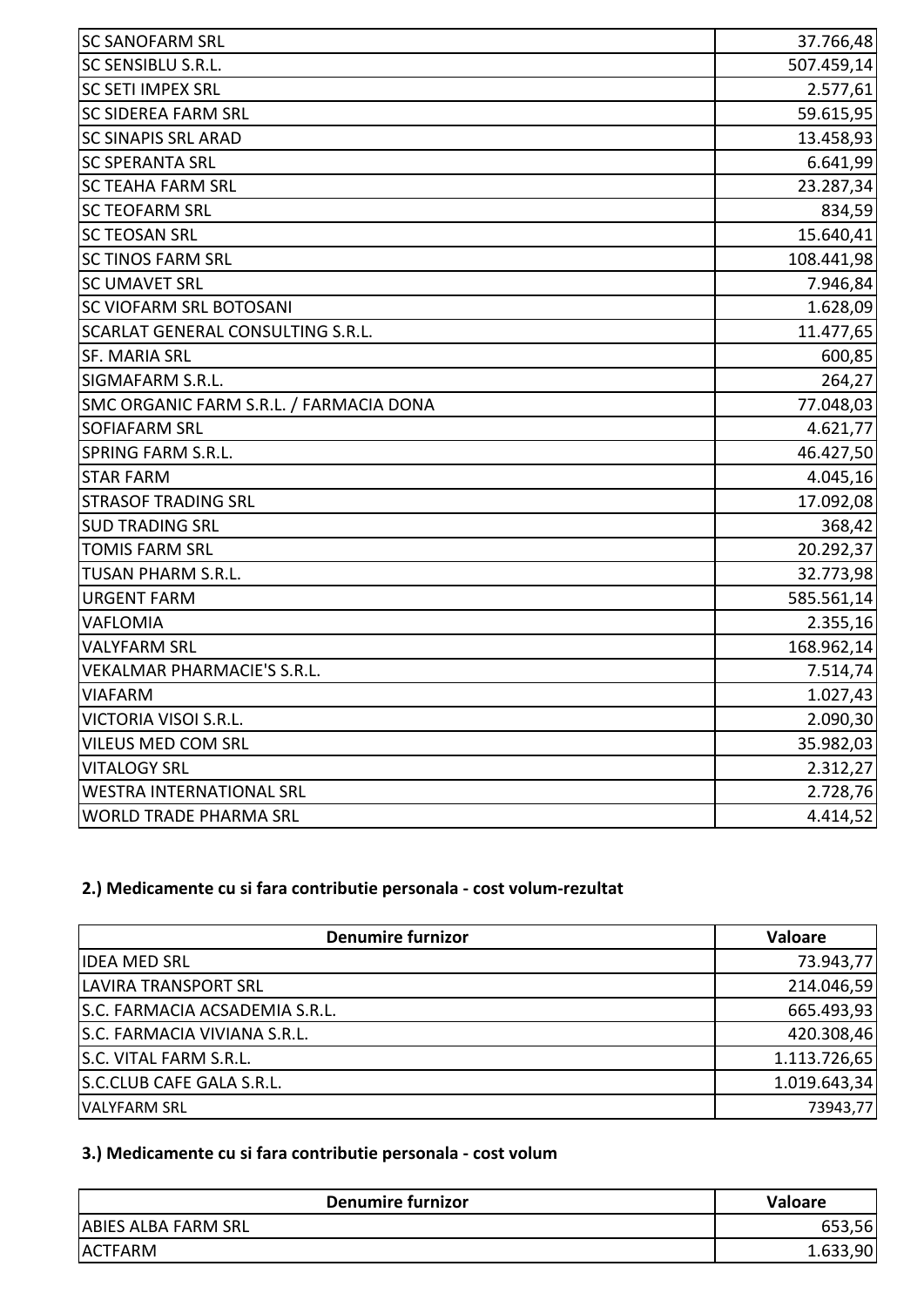| <b>ADEN FARM SRL</b>                  | 326,78    |
|---------------------------------------|-----------|
| ALZA COMIMPEX S.R.L.                  | 653,56    |
| <b>BIOMEDICA SRL</b>                  |           |
| <b>CATENA ASTERFARM SRL</b>           | 653,56    |
| <b>CATENA COMFARM SRL</b>             | 980,34    |
|                                       | 980,34    |
| <b>CATENA HYGEIA SRL</b>              | 653,56    |
| <b>CORINDALIS SRL</b>                 | 653,56    |
| <b>ECCOFARM NOU SRL</b>               | 326,77    |
| ELIANA&NICOLETA FARM SRL              | 326,78    |
| <b>ELLA - ROSE FARM SRL</b>           | 326,78    |
| <b>ESCULAP S.R.L.</b>                 | 326,78    |
| FARMACEUTICA REMEDIA SA               | 980,34    |
| FARMACIA BUCURESTI TEHNOPLUS FARM SRL | 79.800,86 |
| <b>FARMACIA DIANA PLUS</b>            | 653,56    |
| <b>FARMACIA FORTE VITA FARM</b>       | 326,78    |
| FARMACIA INA IMPEX PLUS S.R.L.        | 326,78    |
| <b>FARMACIA M SRL</b>                 | 653,56    |
| <b>FARMACIA REVITALIA SRL</b>         | 326,78    |
| <b>FARMACIA UNICA SRL</b>             | 326,77    |
| <b>FARMIMPEX SRL</b>                  | 653,56    |
| <b>GREEN-PHARM S.R.L.</b>             | 326,78    |
| HELEN - FARM S.R.L.                   | 326,78    |
| <b>HYGEA SRL</b>                      | 980,34    |
| <b>IDEA MED SRL</b>                   | 326,78    |
| <b>IEZER FARM SRL</b>                 | 326,77    |
| <b>ILIRIA SERV SRL</b>                | 326,78    |
| JENI-PHARM SRL BUZAU                  | 326,78    |
| KARIM PHARM/DERYYFARM KARIM           | 653,56    |
| LARA FARM                             | 1.960,68  |
| <b>LAVIRA TRANSPORT SRL</b>           | 4.574,92  |
| <b>LIMA FARM SRL</b>                  | 326,78    |
| MEDIMFARM TOPFARM SA                  | 980,34    |
| <b>MED-SERV UNITED SRL</b>            | 326,78    |
| MIOSOTIS PLUS SRL                     | 1.307, 12 |
| <b>NATURA SRL</b>                     | 326,78    |
| NOVOFARM S.R.L.                       | 326,78    |
| PHARMACIA A.D.M. 2000 S.R.L.          | 980,34    |
| PROFESSIONAL FARMA LINE S.R.L.        | 326,78    |
| <b>REMIRO FARM SRL</b>                | 326,78    |
| S.C. ALICAT GRUP S.R.L.               | 653,56    |
| S.C. APOTECA FARMACIE S.R.L.          | 326,78    |
| S.C. ATMAN PROD COM S.R.L.            | 326,78    |
| S.C. BIOS-FARM S.R.L.                 | 326,78    |
| S.C. CHRIS PHARMA S.R.L.              | 326,78    |
| S.C. CONVALARIA S.R.L.                | 326,78    |
| S.C. DEMETRA PHARM S.R.L.             | 326,78    |
| S.C. DERYYFARM 2000 S.R.L.            | 326,78    |
| S.C. DEXTER INVEST S.R.L.             | 980,34    |
| S.C. FARM MOND S.R.L.                 | 326,78    |
| S.C. FARMA MED SRL                    | 326,78    |
| S.C. FARMA RODITRIX S.R.L.            | 326,78    |
|                                       |           |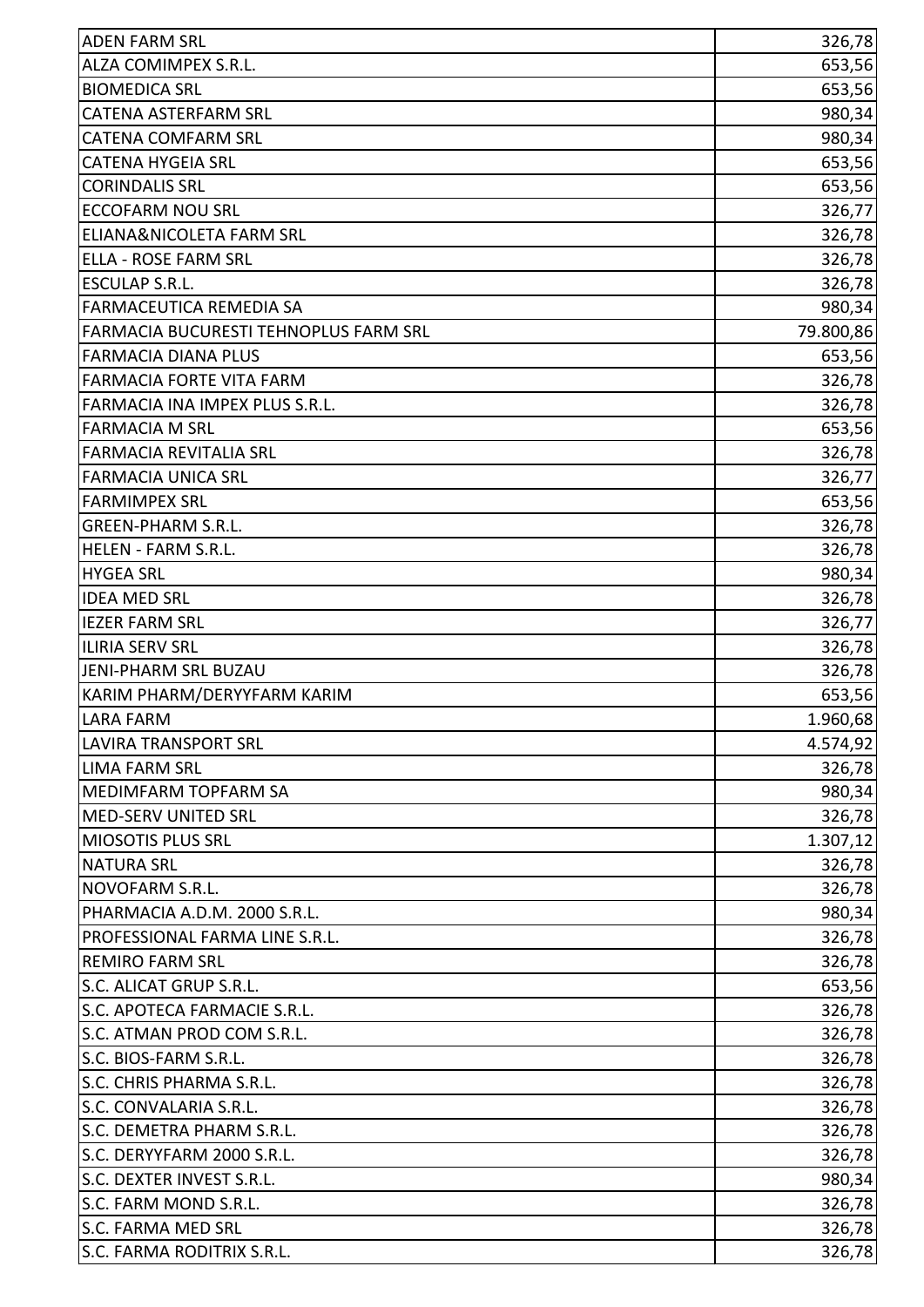| S.C. FARMACEUTICA ARGESFARM S.A.      | 4.574,92  |
|---------------------------------------|-----------|
| S.C. FARMACIA BAJAN S.R.L.            | 326,78    |
| S.C. FARMACIA BARNA S.R.L.            | 326,78    |
| <b>S.C. FARMACIA ESCULAP SRL</b>      | 653,56    |
| S.C. FARMACIA SIC VOLO SRL            | 980,34    |
| S.C. FARMACIA TEI S.R.L.              | 1.960,68  |
| S.C. FARMACIA VIVIANA S.R.L.          | 980,34    |
| <b>S.C. FARMALEX S.R.L</b>            | 653,56    |
| S.C. GEDEON RICHTER FARMACIA S.A      | 1.633,90  |
| S.C. HYPERICI S.R.L.                  | 653,56    |
| S.C. IATROFARM S.R.L.                 | 653,56    |
| S.C. JOJOFARM S.R.L.                  | 1.633,90  |
| <b>S.C. LIBRO PHARMA SRL</b>          | 1.633,90  |
| S.C. MAGIC FARM S.R.L.                | 326,78    |
| S.C. MEDICA FARM S.R.L.               | 980,34    |
| S.C. MINERVA FARMACIE S.R.L.          | 326,78    |
| S.C. MINI-FARM SRL                    | 1.307,12  |
| S.C. PLESEA MOCANU SANTEFARM S.R.L.   | 326,78    |
| S.C. RADIX PHARMA S.R.L.              | 326,78    |
| S.C. REDFARM S.R.L.                   | 653,56    |
| S.C. ROM FARM CRIS S.R.L.             | 326,78    |
| S.C. ROM-DIGI-FARM S.R.L.             | 326,78    |
| <b>S.C. SALVATOR</b>                  | 980,34    |
| S.C. VITAFARM PLUS S.R.L.             | 326,78    |
| S.C.BALSAM S.R.L.                     | 1.633,90  |
| S.C.CLUB CAFE GALA S.R.L.             | 2.941,02  |
| S.C.ELENFARM S.R.L.                   | 326,78    |
| S.C.FARM IMPLANT IMPORT-EXPORT S.R.L. | 326,78    |
| <b>S.C.FARMACIA TREIF S.R.L.</b>      | 326,78    |
| S.C.MEDSANTIF PLUS S.R.L.             | 980,34    |
| S.C.OPTI FARM S.R.L.                  | 326,78    |
| S.C.PHARMACON MEDATENA S.R.L.         | 326,78    |
| S.C.RETRO BUTIQUE SAMANTHA S.R.L.     | 653,56    |
| S.C.Z FARM S.R.L.                     | 326,78    |
| SAMI IMPEX 94 S.R.L.                  | 1.307, 12 |
| <b>SC A&amp;A LONGAVIT SRL IASI</b>   | 980,34    |
| SC AIS PHARMA S.R.L.                  | 1.307, 12 |
| <b>SC ALCRIS FARM SRL</b>             | 653,56    |
| <b>SC ANCA FARM SRL</b>               | 1.307, 12 |
| <b>SC ARCATIM SA TIMISOARA</b>        | 980,34    |
| <b>SC BABY FARM SRL</b>               | 326,78    |
| <b>SC CATENA AVAFARM SRL</b>          | 326,78    |
| <b>SC COSMOPOLITAN IMPEX SRL</b>      | 653,56    |
| <b>SC ECOFARMACIA NETWORK SRL</b>     | 326,78    |
| <b>SC FARMACIA ANA-MARIA SRL</b>      | 1.307, 12 |
| <b>SC FARMACIA AVICENNA SRL</b>       | 326,78    |
| <b>SC FARMACIA DELIA</b>              | 326,78    |
| <b>SC FARMACIA FARMEX DL SRL</b>      | 653,56    |
| <b>SC FARMACOM S.A.</b>               | 326,78    |
| <b>SC FARMARION PLUS SRL</b>          | 653,56    |
| <b>SC FASTPHARM SRL</b>               | 326,77    |